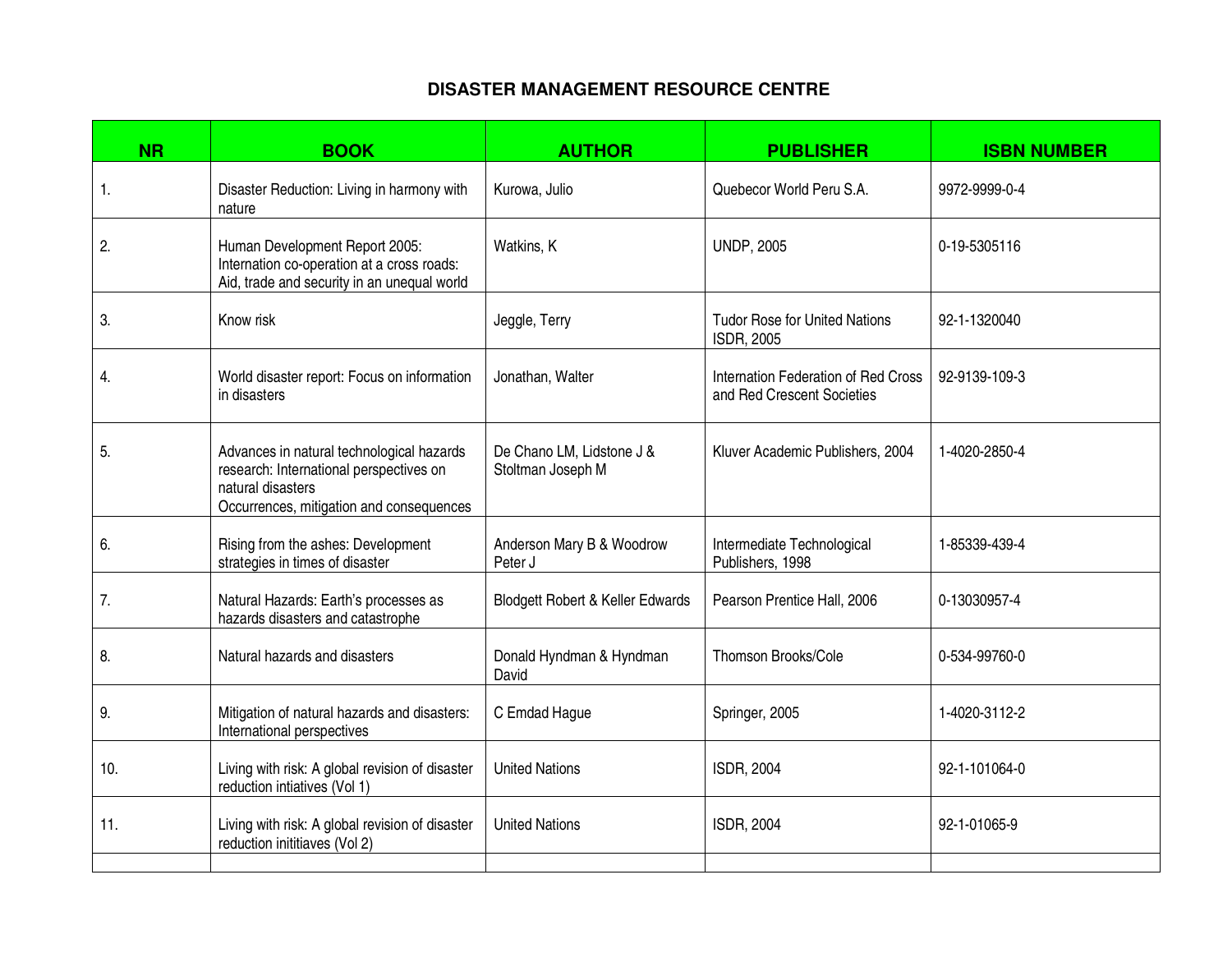| 13. | Mainstreaming disaster risk reduction: A tool<br>for development organisations                            | La Trobe Sara & Davis Ian (Prof)                                                        | Tearfund, 2005                                         |                                                 |
|-----|-----------------------------------------------------------------------------------------------------------|-----------------------------------------------------------------------------------------|--------------------------------------------------------|-------------------------------------------------|
| 14. | Integrating disaster reduction into<br>delopment: Recommendation for Policy<br>makers                     | Benson Charlotte & Twigg John                                                           | Provention Consortium, 2004                            |                                                 |
| 15. | Wave of destruction: The stories of for<br>families and history's deadliest tsunami                       | <b>Kraus Erich</b>                                                                      | Rodale, 2006                                           | 1-59486-378-4                                   |
| 16. | Status of coral reefs in tsunami affected<br>communities, 2005                                            | Wilkinson Clive, Souter Davis &<br>Goldberg Jeremy                                      | Australian Institute of Marine<br>Science, 2006        | 1447-6185                                       |
| 17. | Sri Lanka: Post tsunami environmental<br>assessments                                                      | <b>UNEP</b>                                                                             | <b>United Nations Environmental</b><br>Programme, 2005 | 92-807-2653-6                                   |
| 18. | Southeast Asia tsunami December 2004                                                                      | Shangle, Robert D                                                                       | American Products Publishing<br>company, 2005          | 92-807-2653-6                                   |
| 19. | Risk factors for mortality and injury: Post<br>tsunami epidemiological findings from Tamil<br><b>Nadu</b> | Sapir Ghua-D, Parry CV,<br>Degomme O (Belgium) & Joshi<br>PC, Arnold Saulina JP (India) | <b>Cred, 2006</b>                                      | (Borrowed by Mr J Rikhotso)<br>01 November 2007 |
| 20. | Maldives: Post tsunami environmental<br>assessments                                                       | <b>UNEP</b>                                                                             | <b>UNEP, 2005</b>                                      | 92-807-2579-3                                   |
| 21. | Seychelles: Post tsunami environmental<br>assessments                                                     | <b>UNEP</b>                                                                             | <b>UNEP, 2005</b>                                      | 92-807-2654-4                                   |
| 22. | Tsunami                                                                                                   | <b>United Nations</b>                                                                   | <b>UN/ISDR, 2006</b>                                   |                                                 |
| 23. | After the tsunami: Rapid environment<br>assemments                                                        | <b>UNEP</b>                                                                             | <b>UNEP, 2005</b>                                      | 92-807-2565-3                                   |
| 24. | Tsunami: Progress in predicting disaster<br>prevention and warning                                        | Tsuchiya Yoshito & Shoto Nobuo                                                          | Kluwer Academic Publishers                             | 0-7923-8483-3                                   |
| 25. | Tsunami!                                                                                                  | Dudley Walter, C & Lee Min                                                              | Univ of Hawai'l Press, 1998                            | 0-8248-1969-1                                   |
| 26. | Advances in natuaral and technological<br>hazards research: Tsunami research at the                       | Hebebstreit Gerhard T                                                                   | Kluwer Academic Publishers                             | 1-4020-0203-3                                   |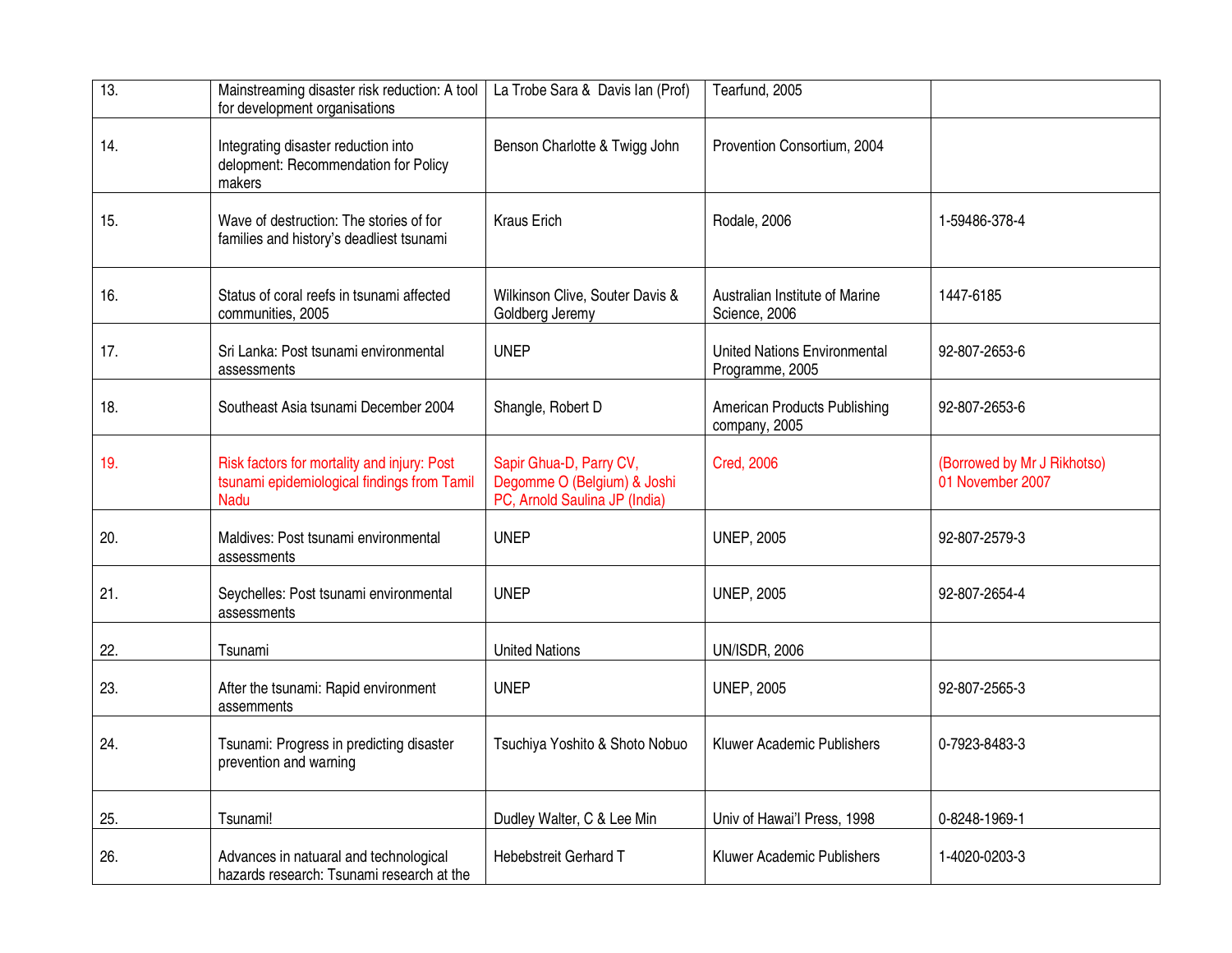|     | end of a critical decade                                                                                                                               |                                                                          |                                                            |               |
|-----|--------------------------------------------------------------------------------------------------------------------------------------------------------|--------------------------------------------------------------------------|------------------------------------------------------------|---------------|
| 27. | Advances in natural and technologival<br>hazards research: Perspectives on tsunami<br>hazards reduction, observations, theory and<br>planning          | <b>Heberstreit Gerhard T</b>                                             | Kluwer Academic Publishers                                 | 0-7923-4811-7 |
| 28. | The hidden costs coastal hazards:<br>Implications for risk assessments and<br>mitigations                                                              | The H. John Heinz III Centre for<br>Science, economic and<br>environment | Island Press, 2000                                         | 1-55963-756-0 |
| 29. | Geological hazards- their assessments,<br>avoidance and mitigation                                                                                     | Bell, Fred G                                                             | Spon Press, 1999                                           | 0-415-31851-3 |
| 30. | At risk natural hazards, people's<br>vulnerability and disasters                                                                                       | Wisner Ben, Blaikie Piers, Cannon<br>Terry & Davis, Ian                  | Routledge, 1994                                            | 0-415-252164  |
| 31. | Preventing and mitigating<br>Natural disasters (Bulletin)                                                                                              | World Meteorological Organisation                                        | Bulletin (Vol 55)                                          | 0042-9767     |
| 32. | Comprehensive risk assessment for natural<br>hazards                                                                                                   | World Meteorological Organisation                                        |                                                            |               |
| 33. | The role of local institutions in reducing<br>vulnerability to recommend natural disaster<br>and international sustainable livelihoods<br>developments | Federica Battista & Stephen Baas                                         | Rural institution and participation<br>Services, FAO, 2004 |               |
| 34. | Global environmental risk                                                                                                                              | Kasperson Jeanne X & Kasperson<br>Robert E                               | Earthscan, 2001                                            | 1-85383-801-2 |
| 35. | Environmental hazards: Assessment risk<br>and reducing disasters                                                                                       | Smith, Keith                                                             | Routledge, 1991                                            | 0-415-31804-1 |
| 36. | Tsunami hazard: A practical guide for<br>tsunami hazard reduction                                                                                      | <b>Bernard EN</b>                                                        | Kluwer Academic Publishers, 1991                           | 0-7923-1174-4 |
| 37. | Storms (Vol 1)                                                                                                                                         | Pielke (Snr & Jnr), John                                                 | Routledege, 1999                                           | 0-415-21286-3 |
| 38. | Storms (Vol 2)                                                                                                                                         | Pielke (Snr & Jnr), John                                                 | Routledege, 1999                                           | 0-415-21287-1 |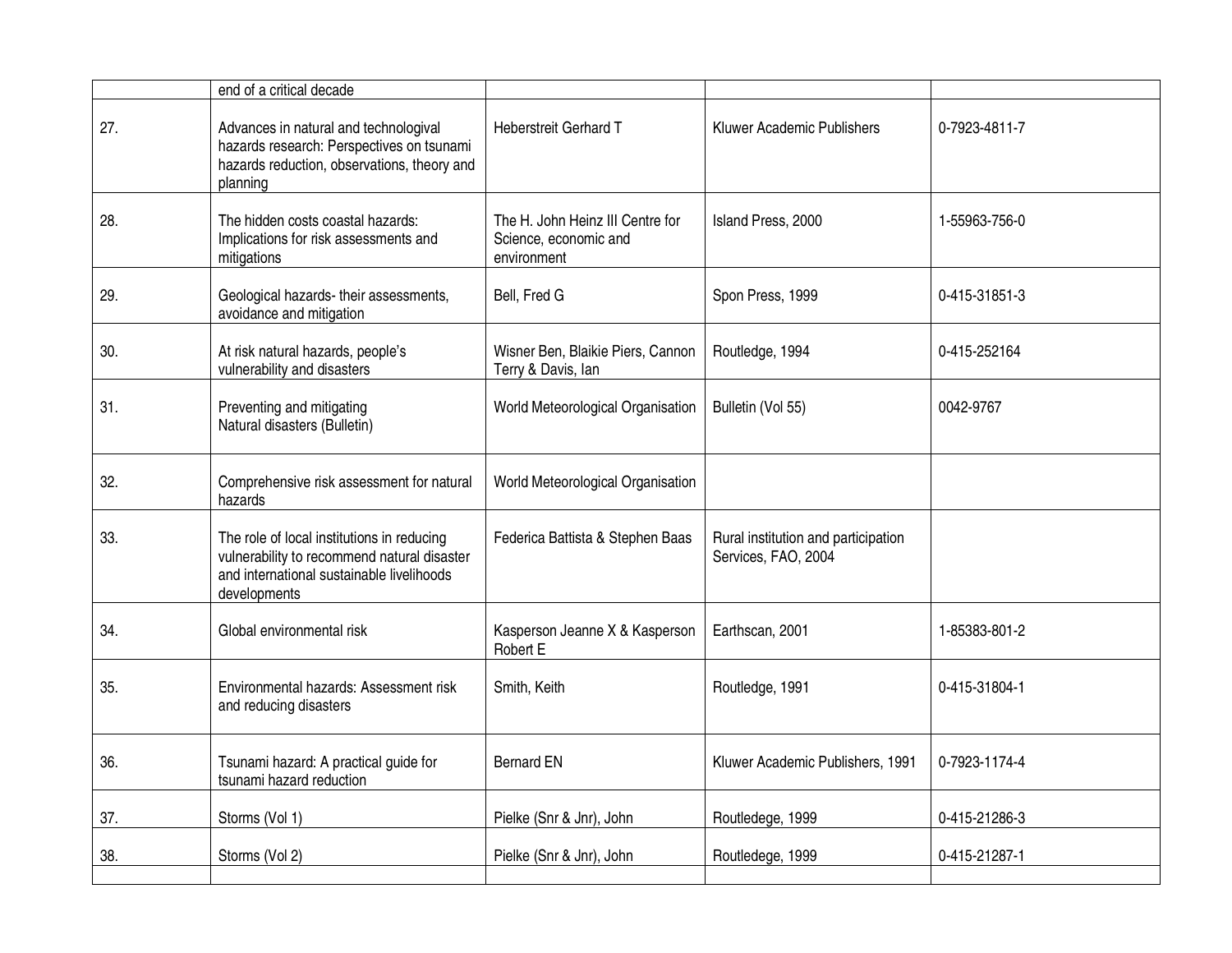| 39. | The extremes of the extremes:<br><b>Extraordinary floods</b>                                      | Snorasson Arni, Findsòttir & Moss<br>Marshall | IAHS/AISH Publishing Nr 2, 2002          | 1-901502-66-X |
|-----|---------------------------------------------------------------------------------------------------|-----------------------------------------------|------------------------------------------|---------------|
| 40. | Flood (Vol 1)                                                                                     | Parker, DJ                                    | Routledge, 2000                          | 0-415-22743-7 |
| 41. | Flood (Vol 2)                                                                                     | Parkerm DJ                                    | Routledge, 2000                          | 0-415-22743-8 |
| 42. | Disaster Plan and recovery - A guide for<br>facility process                                      | Levitt, Alan M                                | John Wiley & Sons Inc, 1997              | 0-71-14205-0  |
| 43. | Mexico 2006 - Thematic documents:<br>Framework themes and cross-cutting<br>perspective            | <b>World Water Council</b>                    | <b>World Water Council</b>               | 968-817-747-4 |
| 44. | The long road to recovery: Community<br>responses to industrial disaster                          | Mitchell, James K                             | United Nations University Press,<br>1996 | 92-808-0926-1 |
| 42. | A global assessment: Drought (Vol 1)                                                              | Wilhite, Donald A                             | Routledge, 2000                          | 0-415-16834-1 |
| 43. | A global assessment: Drought (Vol 2)                                                              | Wilhite, Donald A                             | Routledge, 2000                          | 0-415-21418-1 |
| 44. | Climate, drought and desertification                                                              | World Meteorological<br>Organisastion         | <b>WMO</b>                               | 92-63-10869-2 |
| 45. | Waves, tides and shallow-water processes                                                          | Open University Course Team                   | Butterworth Heinemann, 1989              | 0-7506-4281-5 |
| 46. | Advances in natural and technological<br>hazards research<br>Case studies and recent developments | Sataki, Kenji                                 | Springer, 2005                           | 1-4020-3326-5 |
| 47. | Tsunamis                                                                                          | Parks, Peggy, J                               | Thomson Gale, 2006                       | 0-7377-3380-2 |
| 48. | Rice is life                                                                                      | Food and Agricultural<br>Organisation         | FAO, 2005                                | 92-5-105364-2 |
| 49. | Mangrove management and conservation<br>Present and Future                                        | Vannucci, Marta                               | National University Press, 2004          | 92-808-1084-7 |
| 50. | Management of dead bodies after disasters:<br>Field manual for first responders                   | Oliver, Morgan                                | PAHO, 2006                               | 92-7512630-5  |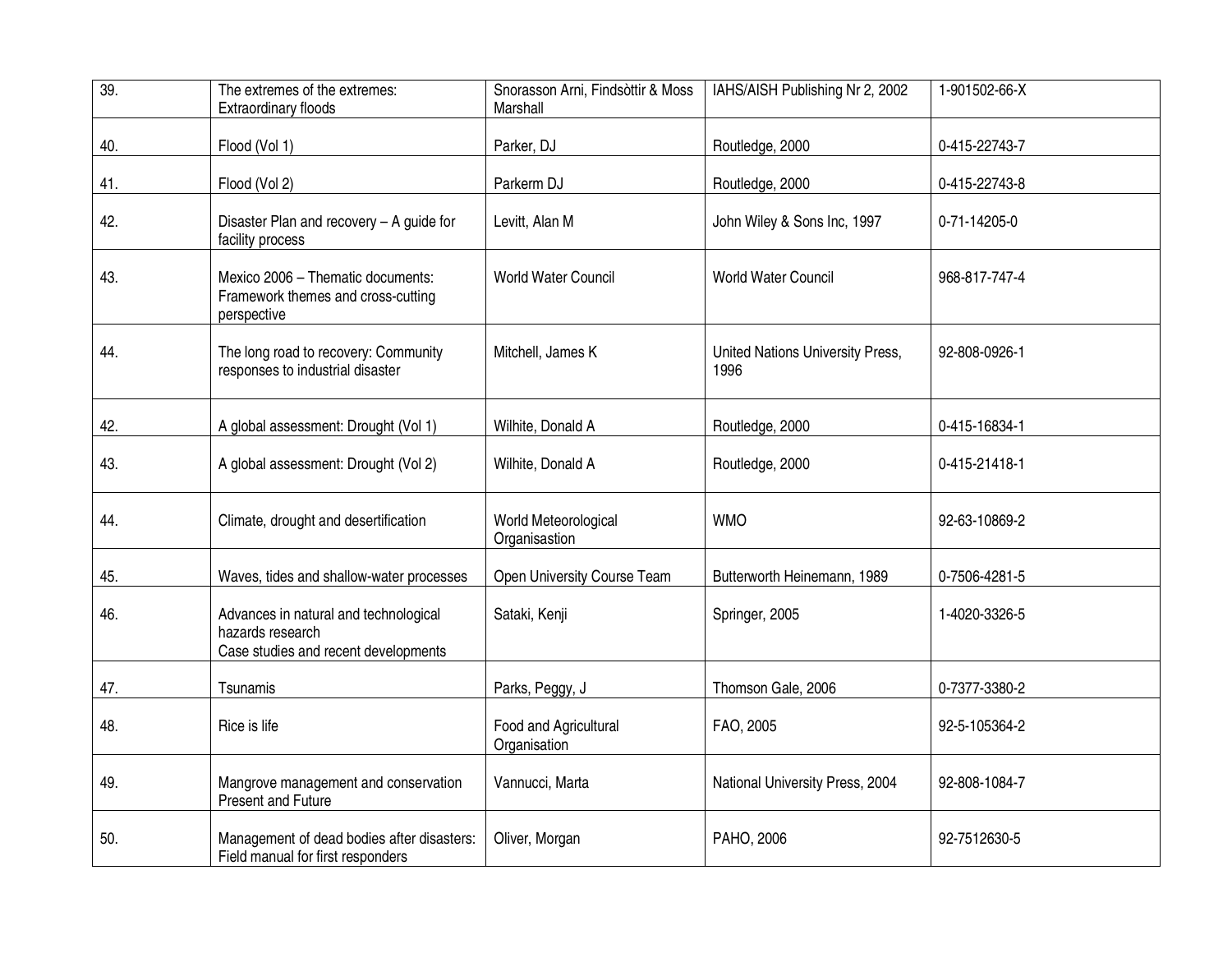| 51. | Promoting community resilience in<br>disasters: The role of schools, youth and<br>families    | Ronan Kevin & Johnston David                                             | Springer. 2005                           | 0-387-23820-4 |
|-----|-----------------------------------------------------------------------------------------------|--------------------------------------------------------------------------|------------------------------------------|---------------|
| 52. | Developing tsunamis: Resilient communities                                                    | <b>Bernard EN</b>                                                        | Springer, 2005                           | 1-4020-3353-2 |
| 53. | Disaster risk reduction: a development<br>concern                                             | White, Philip, et al                                                     | <b>DFID</b>                              | 1-86192-676-2 |
| 54. | Climate change in Africa                                                                      | Low, Pak Sum                                                             | Cambridge University Press, 2005         | 0-521-83634-4 |
| 55. | Africa environmental Outlook (Case studies)<br>Human volunteers to to environmental<br>change | UNEP (Fuggle, RF)                                                        | Earthprint Ltd, 2004                     | 92-807-2365-0 |
| 56. | AEO: Past Present and future                                                                  | <b>UNEP</b>                                                              | Earthprint Ltd, 2004                     | 92-807-2101-1 |
| 57. | Africa's crisis: Recent analysis of armed<br>conflicts and natural disasters in Africa        | Dunne P & Mhone G                                                        | International Labour Office, 2003        | 92-2113516-0  |
| 58. | Crucibles of hazard: mega cities and<br>disasters in transition                               | Mitchell K                                                               | United Nations University Press,<br>1999 | 92-808-0987-3 |
| 59. | Demand-driven approaches to livelihoods<br>support in post war contexts                       | Goovaerts P, Gasser Martin &<br>Inbal Belman, Aliza                      | International Labour Office, 2006        | 92-2-118654-7 |
| 60. | Catastrophe modeling: a new approach to<br>management crisis                                  | Gross, Patricia & Kunrheuter<br>Howard                                   | Springer, 2005                           | 0-387-23082-3 |
| 61. | Managing crisis: threats, dilemmas<br>opportunities                                           | Rosenthal Uriel, Arjen Boin &<br>Confort Lois K                          | Charles C Thomas Publishers,<br>2001     | 0-398-07224-8 |
| 62. | Environmental friendly coastal protection                                                     | Zimmerman Claus, Dean Robert<br>G, Panchev Valeri & Verhagen<br>Henk Jan | Springer, 2004                           | 1-4020-3300-1 |
| 63. | Thirty years of natural disaster: 1974 -<br>2003: the numbers                                 | Guha-Sapir D, Hargit D & Hoyois<br>P                                     | UCL Presses Universitaires, 2004         | 1-56670-092-2 |
| 64. | Coastal zone management handbook                                                              | Clark John R                                                             | CRC Press LCC, 1996                      | 1-56670-092-2 |